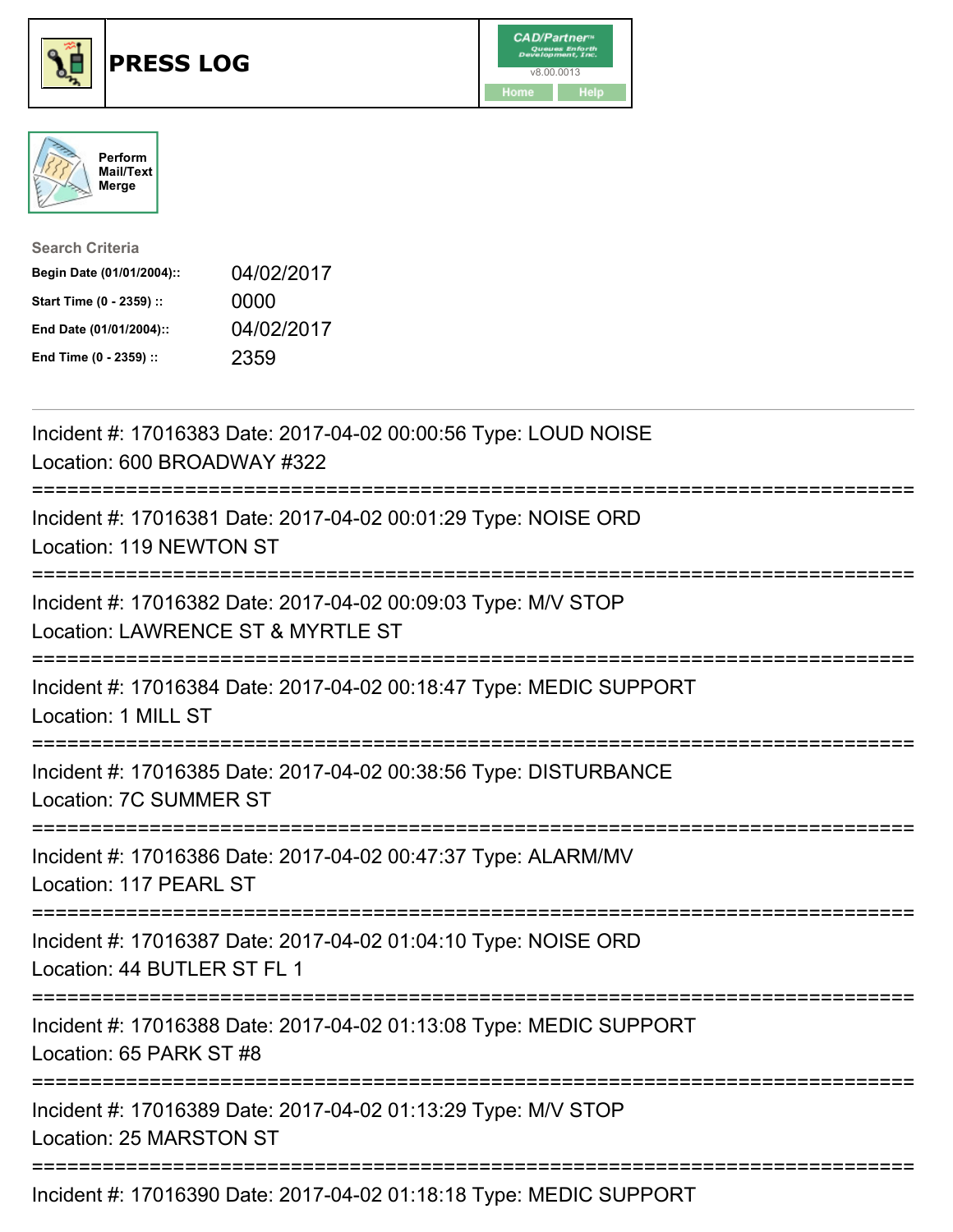Location: LGH / 1 GENERAL ST

=========================================================================== Incident #: 17016391 Date: 2017-04-02 01:23:07 Type: M/V STOP Location: 25 MARSTON ST =========================================================================== Incident #: 17016392 Date: 2017-04-02 01:25:47 Type: M/V STOP Location: ESSEX ST & MILL ST =========================================================================== Incident #: 17016393 Date: 2017-04-02 01:34:46 Type: NOISE ORD Location: 11 BROADWAY AV =========================================================================== Incident #: 17016395 Date: 2017-04-02 01:35:32 Type: SEX OFF PROG Location: CAMELLA TEOLI WY & CHESTNUT ST =========================================================================== Incident #: 17016394 Date: 2017-04-02 01:37:16 Type: M/V STOP Location: 499 ESSEX ST =========================================================================== Incident #: 17016396 Date: 2017-04-02 01:41:58 Type: M/V STOP Location: COMMON ST & FRANKLIN ST =========================================================================== Incident #: 17016397 Date: 2017-04-02 01:42:59 Type: DISORDERLY Location: SAM'S FOOD STORE / 389 BROADWAY =========================================================================== Incident #: 17016398 Date: 2017-04-02 01:47:38 Type: M/V STOP Location: 205 BROADWAY =========================================================================== Incident #: 17016399 Date: 2017-04-02 01:50:28 Type: M/V STOP Location: ORCHARD ST & UNION ST =========================================================================== Incident #: 17016400 Date: 2017-04-02 01:54:08 Type: M/V STOP Location: CANAL ST & MARSTON ST =========================================================================== Incident #: 17016401 Date: 2017-04-02 01:56:07 Type: SUS PERS/MV Location: DAISY ST & HOLLY ST =========================================================================== Incident #: 17016402 Date: 2017-04-02 02:03:44 Type: DISORDERLY Location: 183 PARKER ST =========================================================================== Incident #: 17016404 Date: 2017-04-02 02:05:02 Type: NOISE ORD Location: 64B PLEASANT ST FL 1ST =========================================================================== Incident #: 17016403 Date: 2017-04-02 02:05:21 Type: NOISE ORD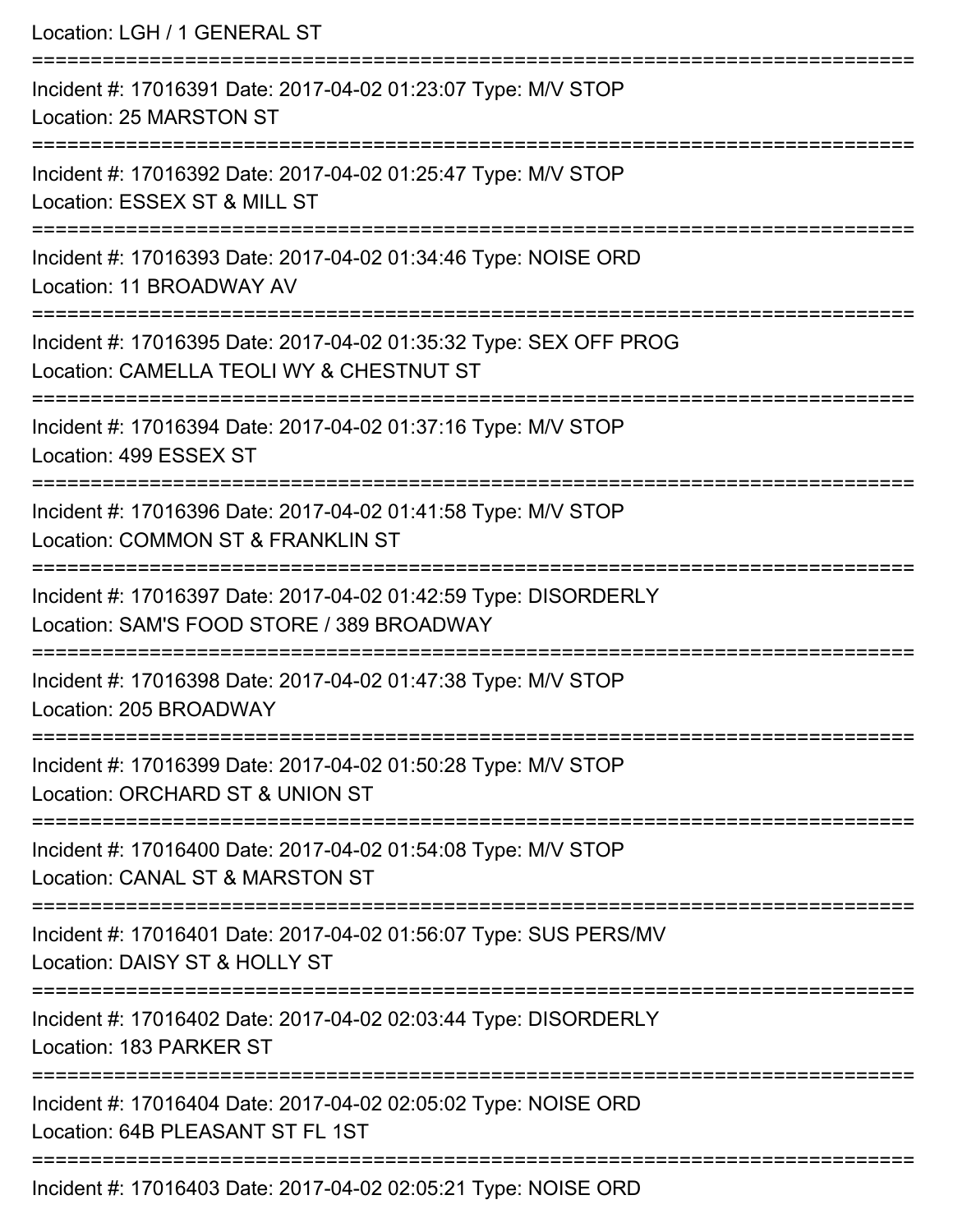| Incident #: 17016405 Date: 2017-04-02 02:07:54 Type: M/V STOP<br>Location: 389 BROADWAY                        |
|----------------------------------------------------------------------------------------------------------------|
| Incident #: 17016406 Date: 2017-04-02 02:09:18 Type: M/V STOP<br>Location: ESSEX ST & HAMPSHIRE ST             |
| Incident #: 17016407 Date: 2017-04-02 02:11:42 Type: M/V STOP<br>Location: PARK ST & SARATOGA ST               |
| Incident #: 17016408 Date: 2017-04-02 02:18:59 Type: M/V STOP<br>Location: CANAL ST & MARSTON ST               |
| Incident #: 17016409 Date: 2017-04-02 02:29:25 Type: M/V STOP<br>Location: BROADWAY & VALLEY ST                |
| Incident #: 17016410 Date: 2017-04-02 02:33:28 Type: M/V STOP<br>Location: APPLETON ST & ESSEX ST              |
| Incident #: 17016411 Date: 2017-04-02 02:38:27 Type: M/V STOP<br>Location: 0 BROADWAY                          |
| Incident #: 17016412 Date: 2017-04-02 02:39:04 Type: BUILDING CHK<br>Location: SEVEN ELEVEN / 370 BROADWAY     |
| Incident #: 17016413 Date: 2017-04-02 02:39:38 Type: BUILDING CHK<br>Location: SAM'S FOOD STORE / 389 BROADWAY |
| Incident #: 17016415 Date: 2017-04-02 02:40:13 Type: ALARM/BURG<br>Location: FERNANDEZ RESD. / 39 STORROW ST   |
| Incident #: 17016414 Date: 2017-04-02 02:41:43 Type: M/V STOP<br>Location: 64 HANCOCK ST                       |
| Incident #: 17016416 Date: 2017-04-02 02:47:34 Type: NOISE ORD<br>Location: 61 THORNDIKE ST FL 1               |
| Incident #: 17016418 Date: 2017-04-02 02:49:11 Type: MEDIC SUPPORT<br>Location: ARLINGTON ST & BROADWAY        |
| Incident #: 17016417 Date: 2017-04-02 02:49:34 Type: M/V STOP                                                  |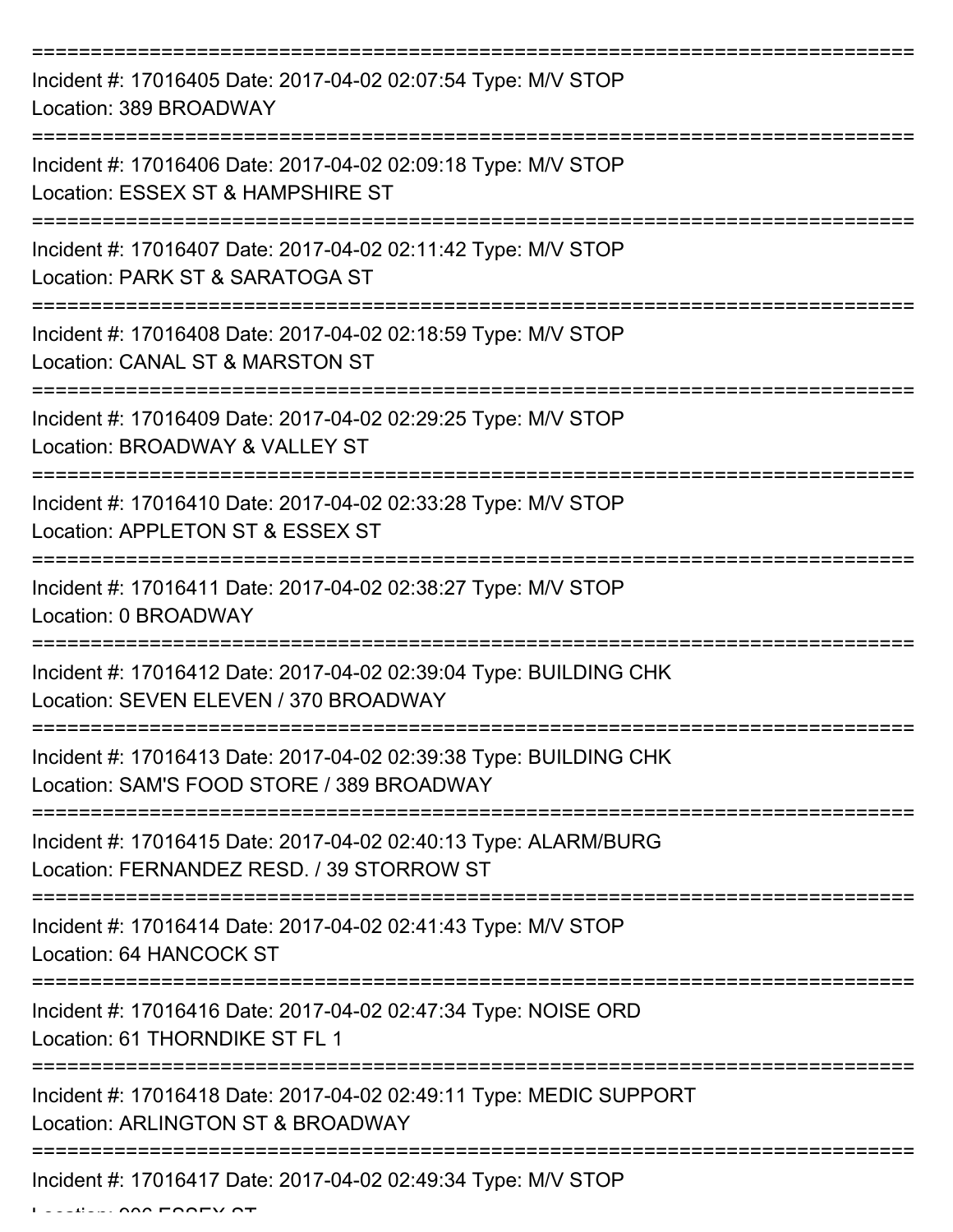| Incident #: 17016419 Date: 2017-04-02 02:52:14 Type: M/V STOP<br>Location: BROADWAY & LOWELL ST                                     |
|-------------------------------------------------------------------------------------------------------------------------------------|
| Incident #: 17016420 Date: 2017-04-02 03:04:03 Type: UNWANTEDGUEST<br>Location: HOLIDAY INN EXPRESS / 224 WINTHROP AV               |
| Incident #: 17016421 Date: 2017-04-02 03:05:27 Type: M/V STOP<br>Location: FLORENCE ST & WEST ST                                    |
| Incident #: 17016422 Date: 2017-04-02 03:15:01 Type: MEDIC SUPPORT<br>Location: AMESBURY ST & COMMON ST                             |
| Incident #: 17016423 Date: 2017-04-02 03:21:41 Type: UNWANTEDGUEST<br>Location: 321 SALEM ST                                        |
| Incident #: 17016424 Date: 2017-04-02 03:52:13 Type: M/V STOP<br>Location: ESSEX ST & HAMPSHIRE ST                                  |
| Incident #: 17016425 Date: 2017-04-02 04:02:43 Type: DISTURBANCE<br>Location: 379 HAMPSHIRE ST FL 2                                 |
| ==========<br>Incident #: 17016426 Date: 2017-04-02 04:06:16 Type: UNWANTEDGUEST<br>Location: HOLIDAY INN EXPRESS / 224 WINTHROP AV |
| Incident #: 17016427 Date: 2017-04-02 04:08:16 Type: M/V STOP<br>Location: COMMON ST & HAMPSHIRE ST                                 |
| Incident #: 17016428 Date: 2017-04-02 04:12:55 Type: NOISE ORD<br>Location: 453 S BROADWAY FL 3                                     |
| Incident #: 17016429 Date: 2017-04-02 04:24:45 Type: M/V STOP<br>Location: NEWTON ST & SALEM ST                                     |
| Incident #: 17016430 Date: 2017-04-02 04:25:37 Type: FIGHT<br>Location: 28 CHESTER ST                                               |
| Incident #: 17016431 Date: 2017-04-02 05:00:40 Type: MEDIC SUPPORT<br>Location: 525 ESSEX ST                                        |
| Incident #: 17016432 Date: 2017-04-02 05:31:24 Type: M/V STOP                                                                       |

Location: HAVEDHILL ST & LAMDENCE ST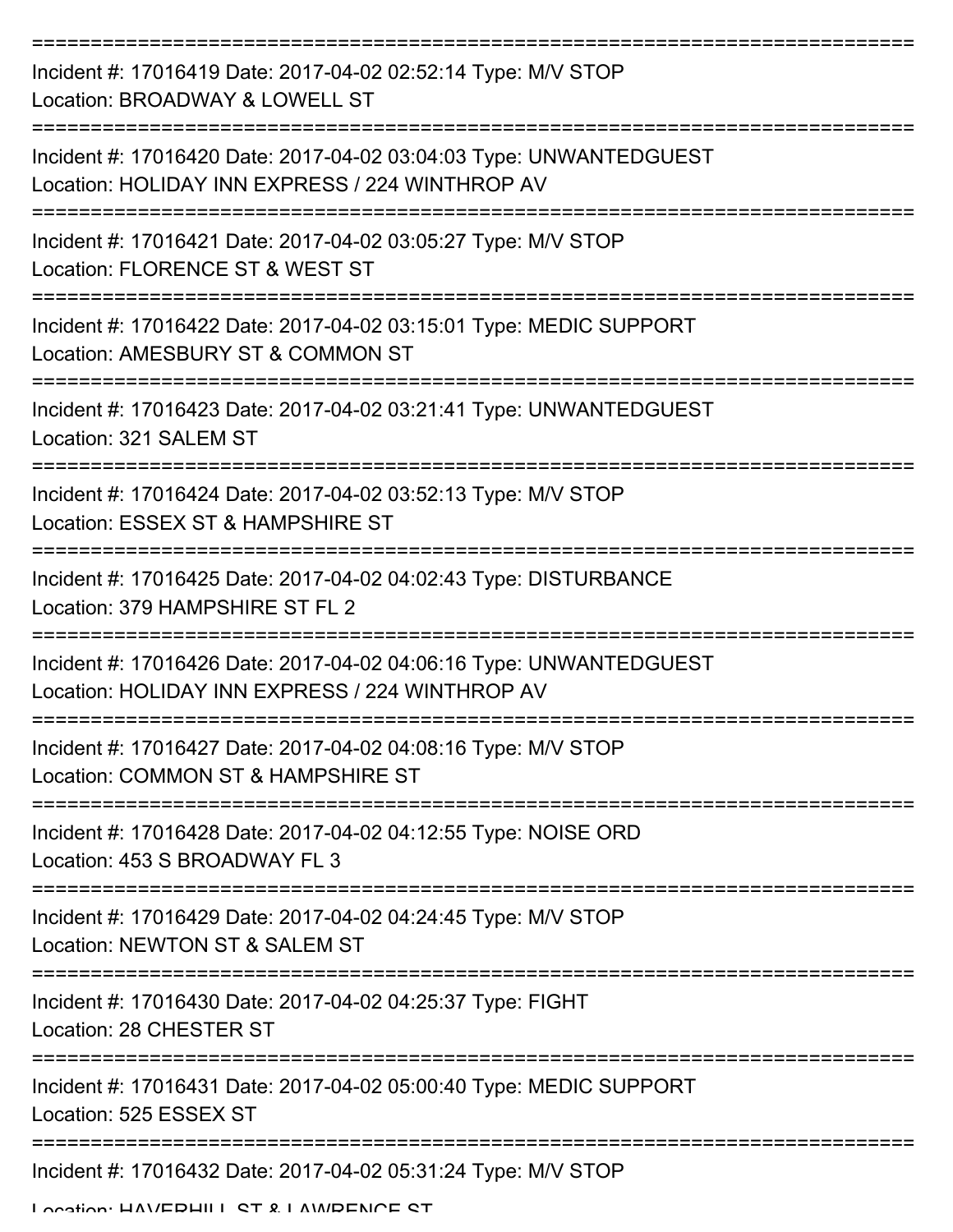| Incident #: 17016433 Date: 2017-04-02 05:31:46 Type: MAL DAMAGE<br>Location: 28 SUMMER ST FL 3         |
|--------------------------------------------------------------------------------------------------------|
| Incident #: 17016434 Date: 2017-04-02 06:12:24 Type: ALARMS<br>Location: 262 HAMPSHIRE ST              |
| Incident #: 17016435 Date: 2017-04-02 06:54:08 Type: NOISE ORD<br>Location: 19 WILLOW ST FL 2          |
| Incident #: 17016436 Date: 2017-04-02 07:11:31 Type: SUS PERS/MV<br>Location: 10 WILMOT ST             |
| Incident #: 17016437 Date: 2017-04-02 07:34:51 Type: INVEST CONT<br>Location: 605 BROADWAY             |
| Incident #: 17016438 Date: 2017-04-02 07:38:34 Type: MV/BLOCKING<br>Location: TOW / 201 OLIVE AV       |
| Incident #: 17016439 Date: 2017-04-02 07:40:06 Type: TOW/REPOSSED<br>Location: 10 INMAN ST             |
| Incident #: 17016440 Date: 2017-04-02 07:41:52 Type: INVEST CONT<br>Location: 90 LOWELL ST             |
| Incident #: 17016441 Date: 2017-04-02 08:09:16 Type: M/V STOP<br>Location: 205 BROADWAY                |
| Incident #: 17016442 Date: 2017-04-02 08:16:16 Type: DISTURBANCE<br>Location: 44 SARATOGA ST           |
| Incident #: 17016443 Date: 2017-04-02 08:37:45 Type: MV/BLOCKING<br>Location: 12 LOGAN ST              |
| Incident #: 17016444 Date: 2017-04-02 09:20:13 Type: PARK & WALK<br>Location: BRADFORD ST & BROADWAY   |
| Incident #: 17016445 Date: 2017-04-02 09:20:48 Type: M/V STOP<br>Location: ARLINGTON ST & HAMPSHIRE ST |
| Incident #: 17016446 Date: 2017-04-02 09:21:22 Type: M/V STOP                                          |

Location: 43 MERRIMACK ST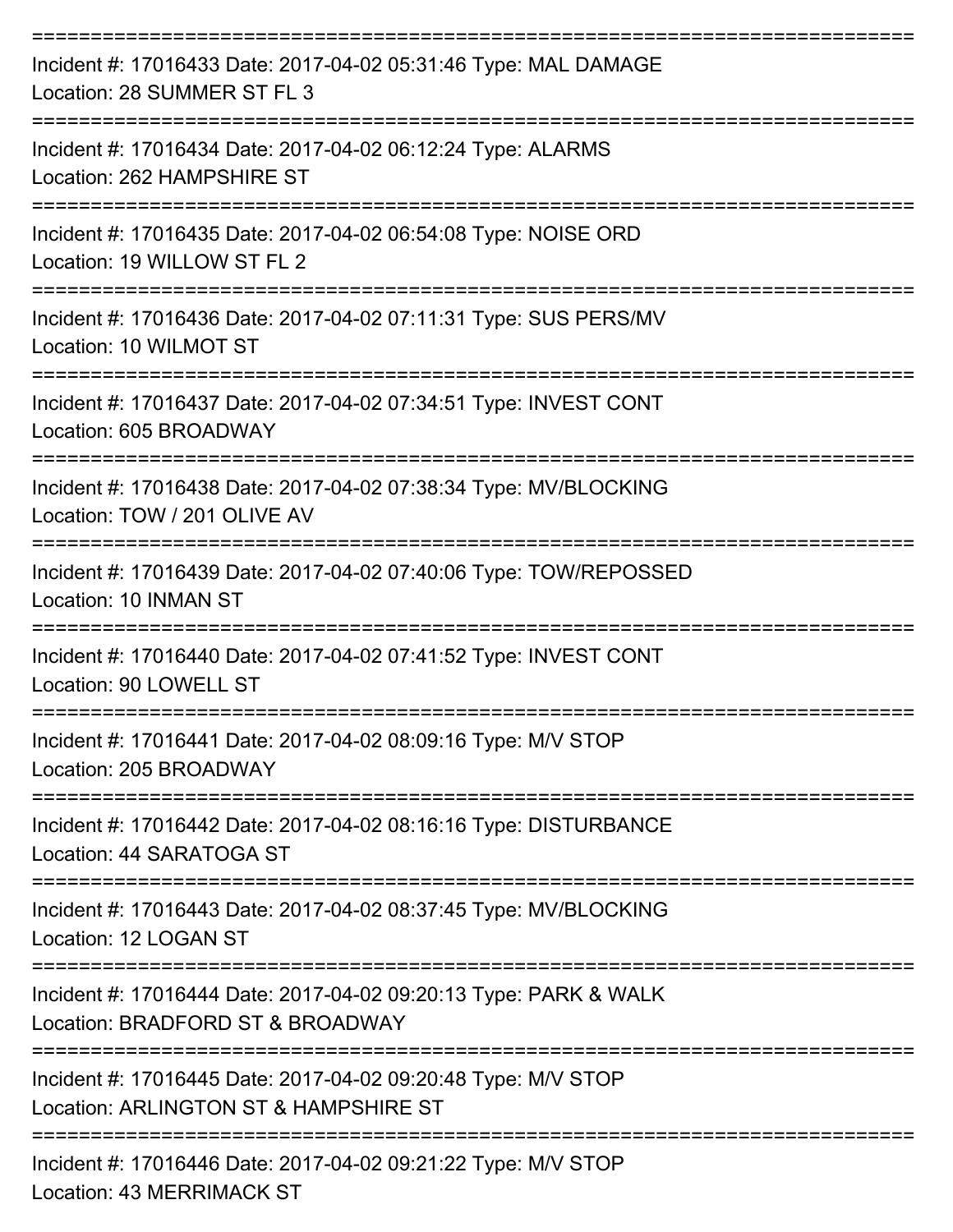| Incident #: 17016447 Date: 2017-04-02 09:27:43 Type: UNWANTEDGUEST<br>Location: 79 SHAWSHEEN RD FL 1STFL                                      |
|-----------------------------------------------------------------------------------------------------------------------------------------------|
| Incident #: 17016448 Date: 2017-04-02 09:30:57 Type: KEEP PEACE<br>Location: 71 NEWBURY ST #20                                                |
| Incident #: 17016449 Date: 2017-04-02 09:49:17 Type: NEIGHBOR PROB<br>Location: 51 HIGH ST                                                    |
| Incident #: 17016450 Date: 2017-04-02 09:51:13 Type: ALARM/BURG<br>Location: MAIN STREAM GLOBAL / 91 GLENN ST                                 |
| Incident #: 17016451 Date: 2017-04-02 10:01:08 Type: PARK & WALK<br>Location: BRADFORD ST & BROADWAY<br>:====================<br>============ |
| Incident #: 17016452 Date: 2017-04-02 10:17:21 Type: AUTO ACC/PED<br>Location: 107 ESSEX ST                                                   |
| Incident #: 17016453 Date: 2017-04-02 10:46:29 Type: M/V STOP<br>Location: LAWRENCE ST & LEXINGTON ST                                         |
| Incident #: 17016454 Date: 2017-04-02 10:56:30 Type: M/V STOP<br>Location: 6VYC40 / 100 FRANKLIN ST                                           |
| Incident #: 17016455 Date: 2017-04-02 11:02:36 Type: MV/BLOCKING<br>Location: 29 FOSTER ST                                                    |
| Incident #: 17016456 Date: 2017-04-02 11:03:38 Type: M/V STOP<br>Location: 60 SALEM ST                                                        |
| Incident #: 17016457 Date: 2017-04-02 11:13:35 Type: PARK & WALK<br>Location: BRADFORD ST & BROADWAY                                          |
| Incident #: 17016458 Date: 2017-04-02 11:18:02 Type: M/V STOP<br>Location: MARKET ST & OSGOOD ST                                              |
| Incident #: 17016459 Date: 2017-04-02 11:21:42 Type: M/V STOP<br>Location: 386 PARK ST                                                        |
| Incident #: 17016460 Date: 2017-04-02 11:33:07 Type: AUTO ACC/NO PI<br><b>Location: 1 PROVIDENCE ST</b>                                       |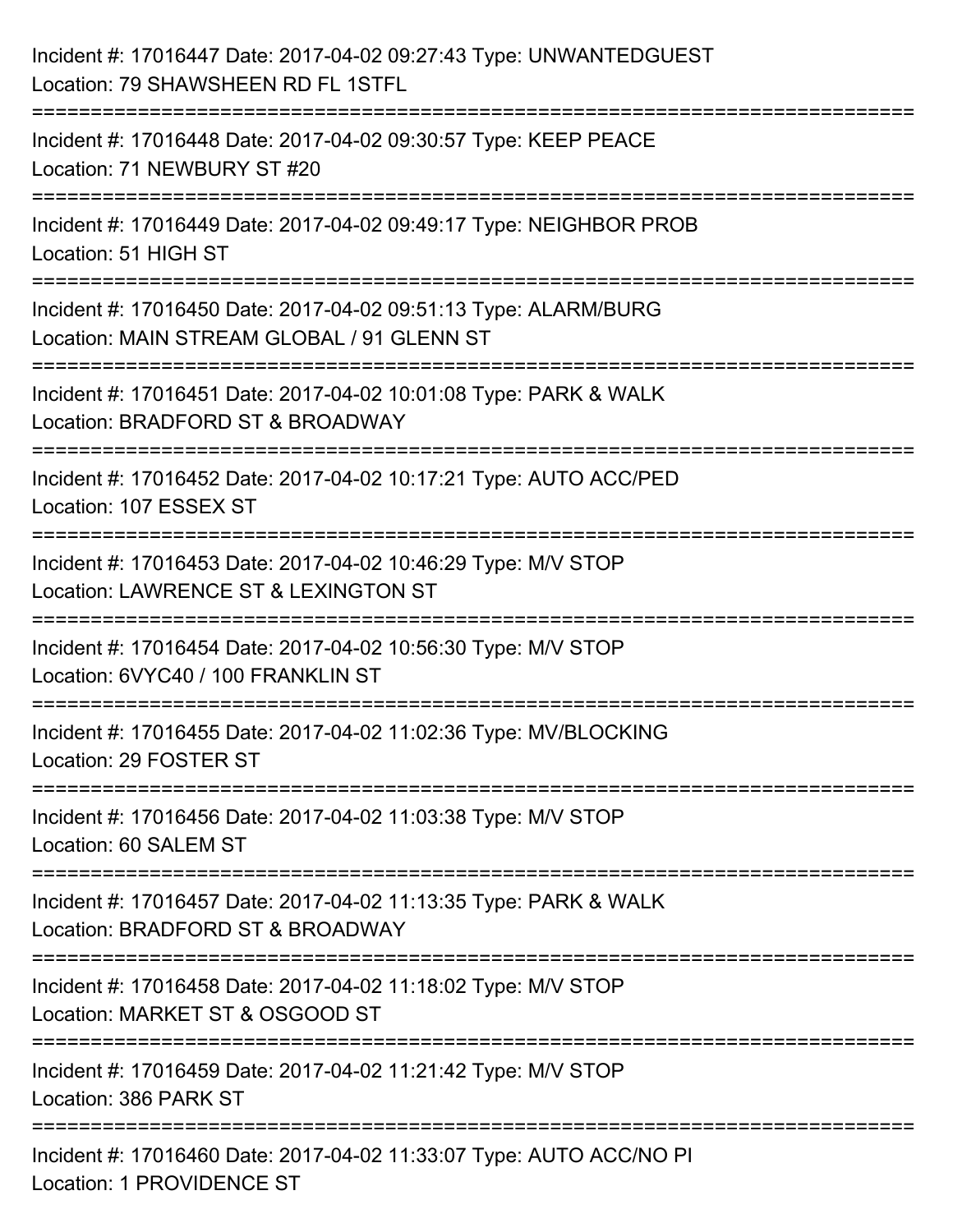Incident #: 17016461 Date: 2017-04-02 11:45:46 Type: SUICIDE ATTEMPT Location: 17 CUSTER ST

=========================================================================== Incident #: 17016462 Date: 2017-04-02 11:48:08 Type: ALARM/BURG Location: WBC EXTRUSION PRODUCTS INC / 421 MERRIMACK ST =========================================================================== Incident #: 17016463 Date: 2017-04-02 12:00:14 Type: PARK & WALK Location: BRADFORD ST & BROADWAY =========================================================================== Incident #: 17016464 Date: 2017-04-02 12:51:16 Type: HIT & RUN M/V Location: 26 INMAN ST #6 =========================================================================== Incident #: 17016465 Date: 2017-04-02 13:28:28 Type: MAN DOWN Location: SOUTH LAWRENCE EAST SCHOOL / 165 CRAWFORD ST =========================================================================== Incident #: 17016466 Date: 2017-04-02 13:29:33 Type: HIT & RUN M/V Location: 34 MONMOUTH ST =========================================================================== Incident #: 17016467 Date: 2017-04-02 13:32:13 Type: DOMESTIC/PAST Location: 83 WEST ST =========================================================================== Incident #: 17016468 Date: 2017-04-02 13:37:52 Type: DISTURBANCE Location: AMESBURY ST & CANAL ST =========================================================================== Incident #: 17016469 Date: 2017-04-02 13:53:24 Type: TRESPASSING Location: 14 CEDAR ST =========================================================================== Incident #: 17016470 Date: 2017-04-02 13:55:27 Type: MEDIC SUPPORT Location: 152 EASTON ST FL 2 =========================================================================== Incident #: 17016471 Date: 2017-04-02 14:54:47 Type: AUTO ACC/NO PI Location: BLAKELIN ST & MANCHESTER ST =========================================================================== Incident #: 17016472 Date: 2017-04-02 14:58:26 Type: NOISE ORD Location: HAFFNER'S GAS STATION / 69 PARKER ST =========================================================================== Incident #: 17016474 Date: 2017-04-02 15:13:25 Type: LOST PROPERTY Location: 1053 ESSEX ST =========================================================================== Incident #: 17016473 Date: 2017-04-02 15:16:44 Type: ALARM/BURG Location: 218 HIGH ST ===========================================================================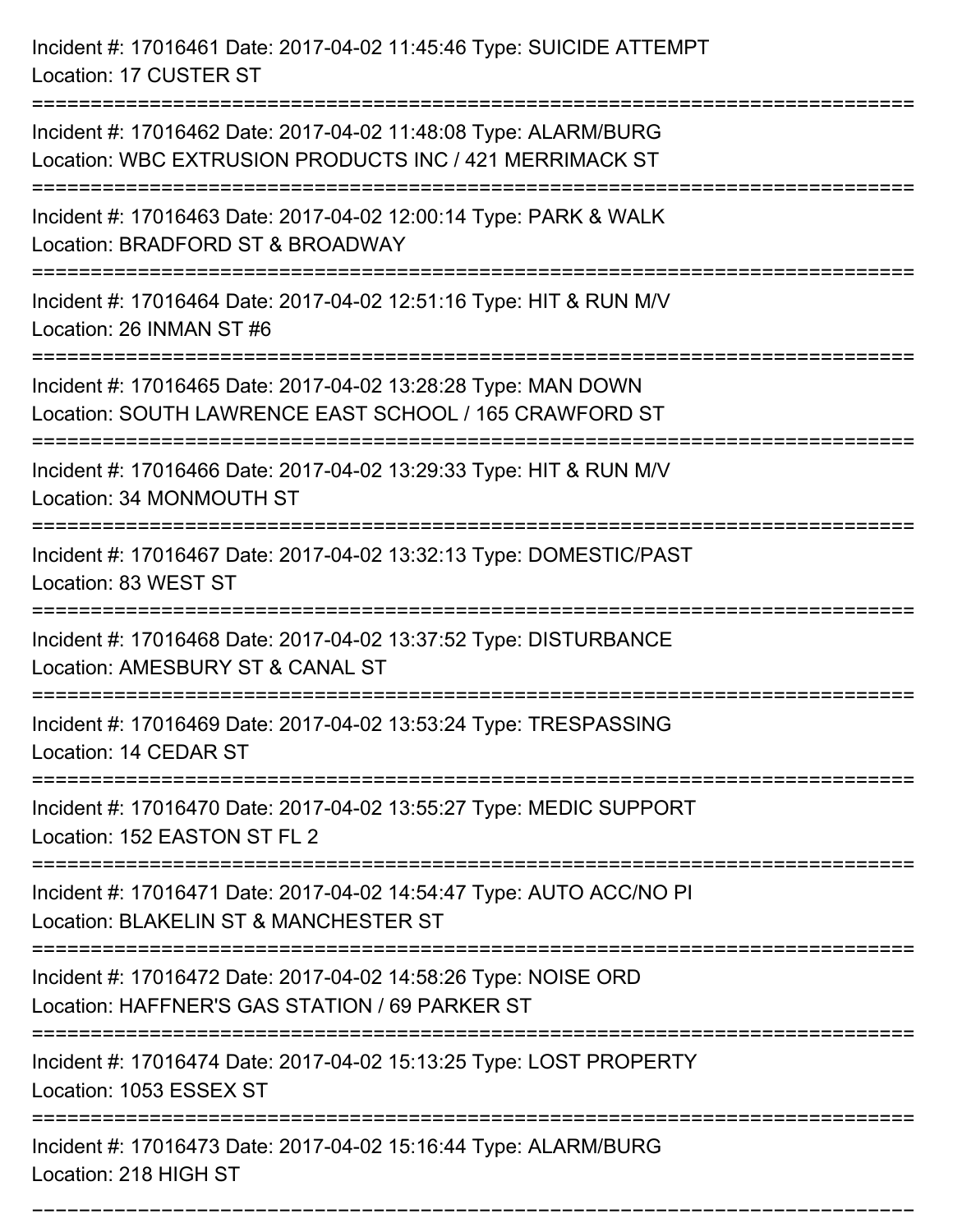| Incident #: 17016475 Date: 2017-04-02 15:31:56 Type: LOUD NOISE<br>Location: 88 BEACON ST                              |
|------------------------------------------------------------------------------------------------------------------------|
| Incident #: 17016476 Date: 2017-04-02 15:42:12 Type: HIT & RUN M/V<br>Location: 224 WINTHROP AV                        |
| Incident #: 17016479 Date: 2017-04-02 16:17:22 Type: MISSING PERS<br>Location: 51 N PARISH RD                          |
| Incident #: 17016477 Date: 2017-04-02 16:18:09 Type: LARCENY/PAST<br>Location: GO 1 DOLLAR / 73 WINTHROP AV            |
| Incident #: 17016478 Date: 2017-04-02 16:30:59 Type: MV/BLOCKING<br>Location: 5 BROOKFIELD ST                          |
| Incident #: 17016480 Date: 2017-04-02 16:43:42 Type: ASSIST FIRE<br>Location: 198 GARDEN ST                            |
| Incident #: 17016481 Date: 2017-04-02 16:44:27 Type: SHOPLIFTING<br>Location: FAMILY DOLLAR / 69 WINTHROP AV           |
| Incident #: 17016483 Date: 2017-04-02 16:56:33 Type: HIT & RUN M/V<br>Location: HAFFNERS CAR WASH / PARKER & MARKET ST |
| Incident #: 17016482 Date: 2017-04-02 16:57:03 Type: AUTO ACC/PI<br>Location: MARKET ST & PARKER ST                    |
| Incident #: 17016484 Date: 2017-04-02 16:57:28 Type: MEDIC SUPPORT<br>Location: 294 PROSPECT ST                        |
| Incident #: 17016485 Date: 2017-04-02 17:06:42 Type: UNWANTEDGUEST<br>Location: 5 JACKSON ST                           |
| Incident #: 17016486 Date: 2017-04-02 17:08:02 Type: MEDIC SUPPORT<br>Location: 294 PROSPECT ST                        |
| Incident #: 17016487 Date: 2017-04-02 17:22:25 Type: AUTO ACC/NO PI<br>Location: MERRIMACK ST & PARKER ST              |
| Incident #: 17016488 Date: 2017-04-02 17:47:41 Type: HIT & RUN M/V<br>Location: 394 MARKET ST                          |
|                                                                                                                        |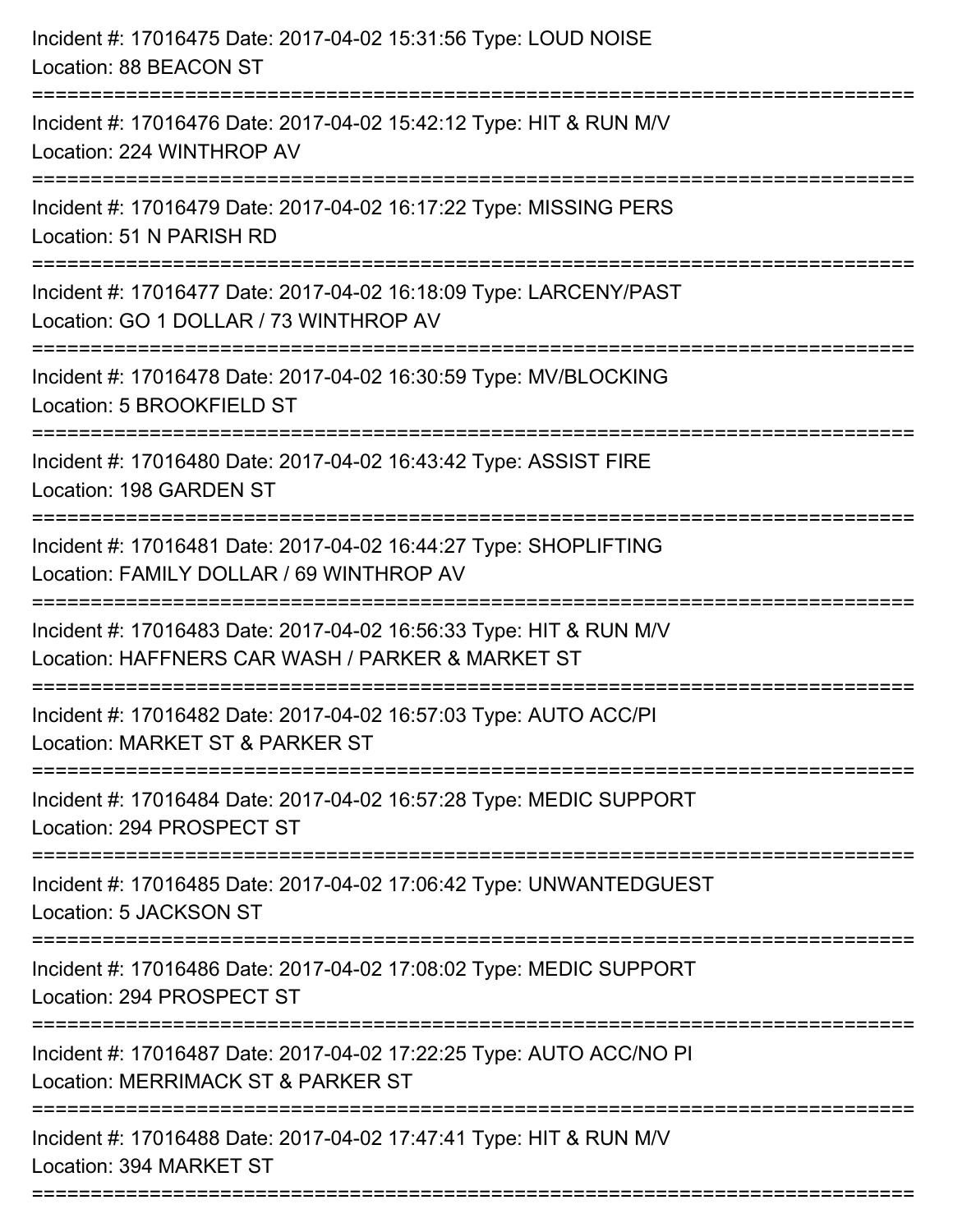Location: 126 ABBOTT ST

=========================================================================== Incident #: 17016490 Date: 2017-04-02 17:50:02 Type: ALARMS Location: SILENT ALARM LOAN USA / 92 BROADWAY =========================================================================== Incident #: 17016491 Date: 2017-04-02 18:03:35 Type: NOISE ORD Location: 130 HIGH ST =========================================================================== Incident #: 17016492 Date: 2017-04-02 18:10:40 Type: M/V STOP Location: EXCHANGE ST & PARK ST =========================================================================== Incident #: 17016493 Date: 2017-04-02 18:21:23 Type: M/V STOP Location: MONMOUTH ST & PARK ST =========================================================================== Incident #: 17016494 Date: 2017-04-02 18:24:36 Type: SUS PERS/MV Location: 153 BOXFORD ST =========================================================================== Incident #: 17016495 Date: 2017-04-02 18:27:29 Type: STOL/MV/PAS Location: 162 PROSPECT ST =========================================================================== Incident #: 17016496 Date: 2017-04-02 18:29:19 Type: AUTO ACC/NO PI Location: SUBWAY / 360 BROADWAY =========================================================================== Incident #: 17016497 Date: 2017-04-02 18:29:40 Type: NOISE ORD Location: 69 BROOK ST =========================================================================== Incident #: 17016498 Date: 2017-04-02 18:36:55 Type: HIT & RUN M/V Location: 700 ESSEX ST =========================================================================== Incident #: 17016499 Date: 2017-04-02 18:42:08 Type: ABAND MV Location: 237 BAILEY ST =========================================================================== Incident #: 17016500 Date: 2017-04-02 18:45:20 Type: NOISE ORD Location: PEMBERTON PARK / null =========================================================================== Incident #: 17016501 Date: 2017-04-02 18:47:20 Type: ALARMS Location: LOAN USA / 92 BROADWAY =========================================================================== Incident #: 17016502 Date: 2017-04-02 18:52:02 Type: LARCENY/PAST Location: 90 LOWELL ST ===========================================================================

Incident #: 17016503 Date: 2017 04 02 18:55:39 Type: 2017 04 02 18:55:39 Type: 2017 04:55:39 Type: 2017 04:55<br>.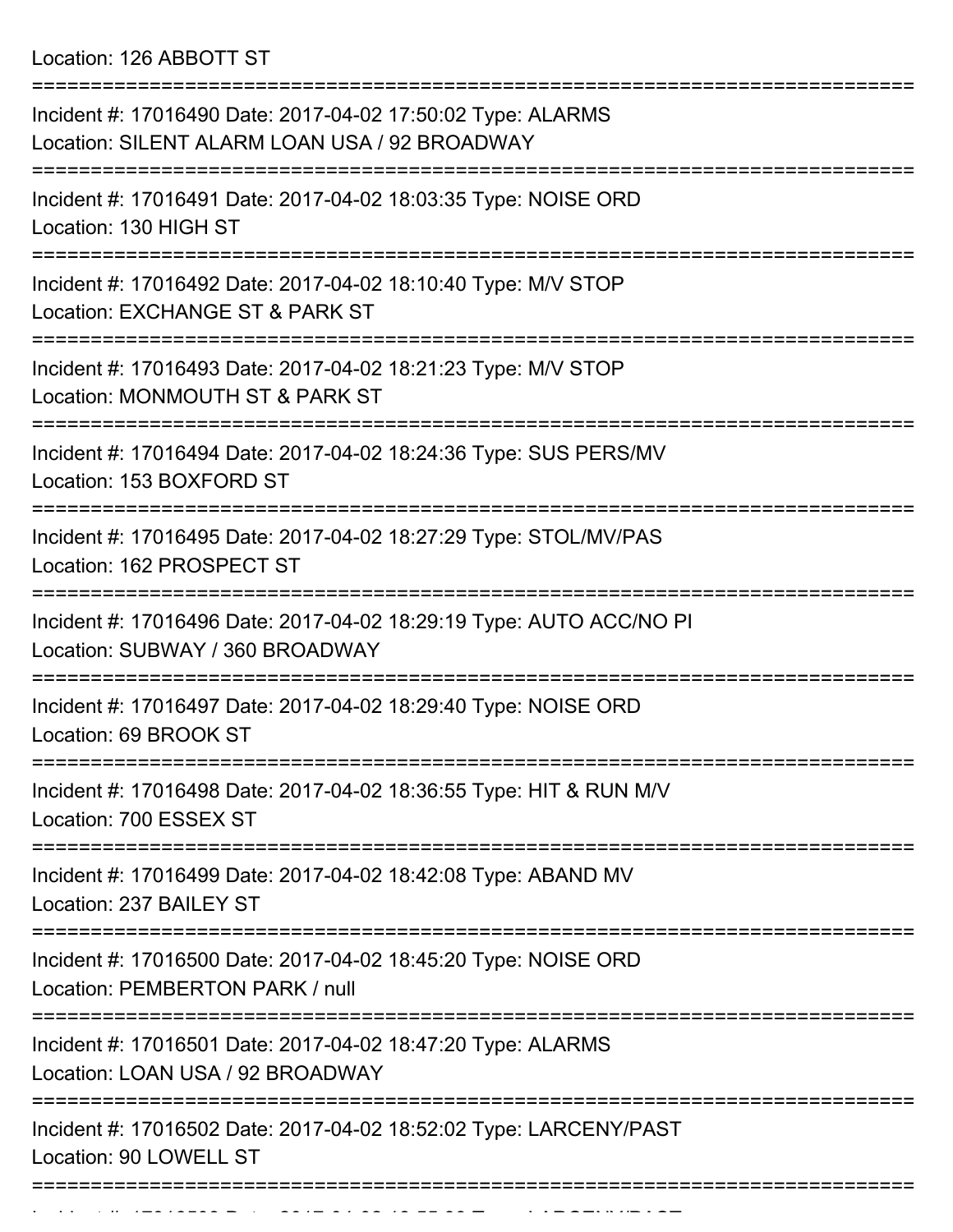| Location: SEVEN ELEVEN / 703 HAVERHILL ST<br>======================                                    |
|--------------------------------------------------------------------------------------------------------|
| Incident #: 17016504 Date: 2017-04-02 19:09:00 Type: M/V STOP<br>Location: 425 MARKET ST               |
| Incident #: 17016505 Date: 2017-04-02 19:17:04 Type: M/V STOP<br>Location: TREMONT ST & WEST ST        |
| Incident #: 17016506 Date: 2017-04-02 19:30:27 Type: AUTO ACC/NO PI<br>Location: MONMOUTH ST & PARK ST |
| Incident #: 17016507 Date: 2017-04-02 19:34:24 Type: M/V STOP<br>Location: ALLSTON ST & HIGH ST        |
| Incident #: 17016508 Date: 2017-04-02 19:55:20 Type: DISTURBANCE<br>Location: 183 PARKER ST #1 & 8     |
| Incident #: 17016509 Date: 2017-04-02 20:00:44 Type: M/V STOP<br>Location: FOSTER ST & SALEM ST        |
| Incident #: 17016510 Date: 2017-04-02 20:03:34 Type: DISORDERLY<br>Location: 190 MARKET ST             |
| Incident #: 17016511 Date: 2017-04-02 20:08:38 Type: NOISE ORD<br>Location: 130 HIGH ST                |
| Incident #: 17016512 Date: 2017-04-02 20:10:11 Type: UNKNOWN PROB<br>Location: 74 HAWLEY ST            |
| Incident #: 17016513 Date: 2017-04-02 20:28:55 Type: M/V STOP<br><b>Location: METHUEN ST</b>           |
| Incident #: 17016514 Date: 2017-04-02 21:06:47 Type: M/V STOP<br>Location: CANAL ST & UNION ST         |
| Incident #: 17016515 Date: 2017-04-02 21:09:55 Type: DISTURBANCE<br>Location: 28 MARSTON ST            |
| Incident #: 17016516 Date: 2017-04-02 21:15:07 Type: LOST PROPERTY<br>Location: 6 TREMONT ST           |
|                                                                                                        |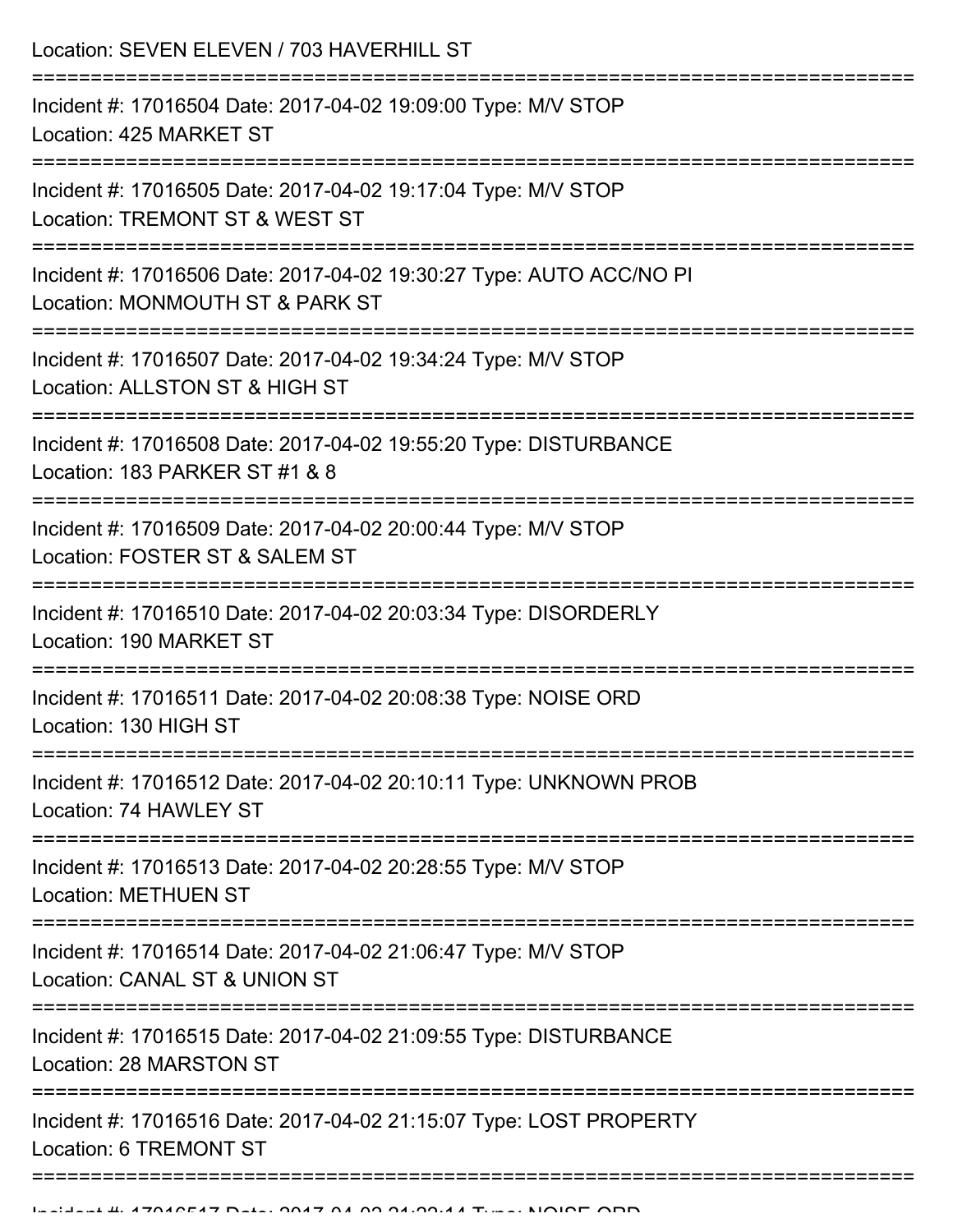Location: 15 ROWE ST

| Incident #: 17016518 Date: 2017-04-02 21:31:25 Type: SHOTS FIRED<br>Location: NIGHTINGALE CT & RIVERBANK                  |
|---------------------------------------------------------------------------------------------------------------------------|
| Incident #: 17016519 Date: 2017-04-02 21:32:41 Type: B&E/PAST<br>Location: 10 MONMOUTH ST FL 2                            |
| Incident #: 17016520 Date: 2017-04-02 21:33:02 Type: DISTURBANCE<br>Location: 67 MARKET ST #2                             |
| Incident #: 17016521 Date: 2017-04-02 21:35:41 Type: ALARM/HOLD<br>Location: PRODUCTION INC / 137 GLENN ST                |
| Incident #: 17016522 Date: 2017-04-02 21:44:32 Type: MISSING PERS<br>Location: 59 BROOK ST                                |
| Incident #: 17016523 Date: 2017-04-02 21:56:53 Type: NEIGHBOR PROB<br>Location: 248 BROADWAY #410                         |
| Incident #: 17016524 Date: 2017-04-02 22:03:35 Type: DISORDERLY<br>Location: BUCKLEY GARAGE / AMESBURY ST & COMMON ST     |
| Incident #: 17016525 Date: 2017-04-02 22:20:45 Type: INVEST CONT<br>Location: 27 ORCHARD ST                               |
| Incident #: 17016526 Date: 2017-04-02 22:35:48 Type: TOW OF M/V<br>Location: TRESPASS / 2 INMAN ST                        |
| Incident #: 17016527 Date: 2017-04-02 22:43:13 Type: AUTO ACC/PED<br>Location: 190 LAWRENCE ST                            |
| Incident #: 17016528 Date: 2017-04-02 22:45:26 Type: ALARMS<br>Location: 101 AMESBURY ST                                  |
| Incident #: 17016529 Date: 2017-04-02 23:00:49 Type: UNKNOWN PROB<br>Location: 11 DAISY ST                                |
| Incident #: 17016530 Date: 2017-04-02 23:10:31 Type: LOUD NOISE<br>Location: 140 ABBOTT ST<br>--------------------------- |
| Incident #: 17016531 Date: 2017-04-02 23:11:34 Type: LOUD NOISE                                                           |